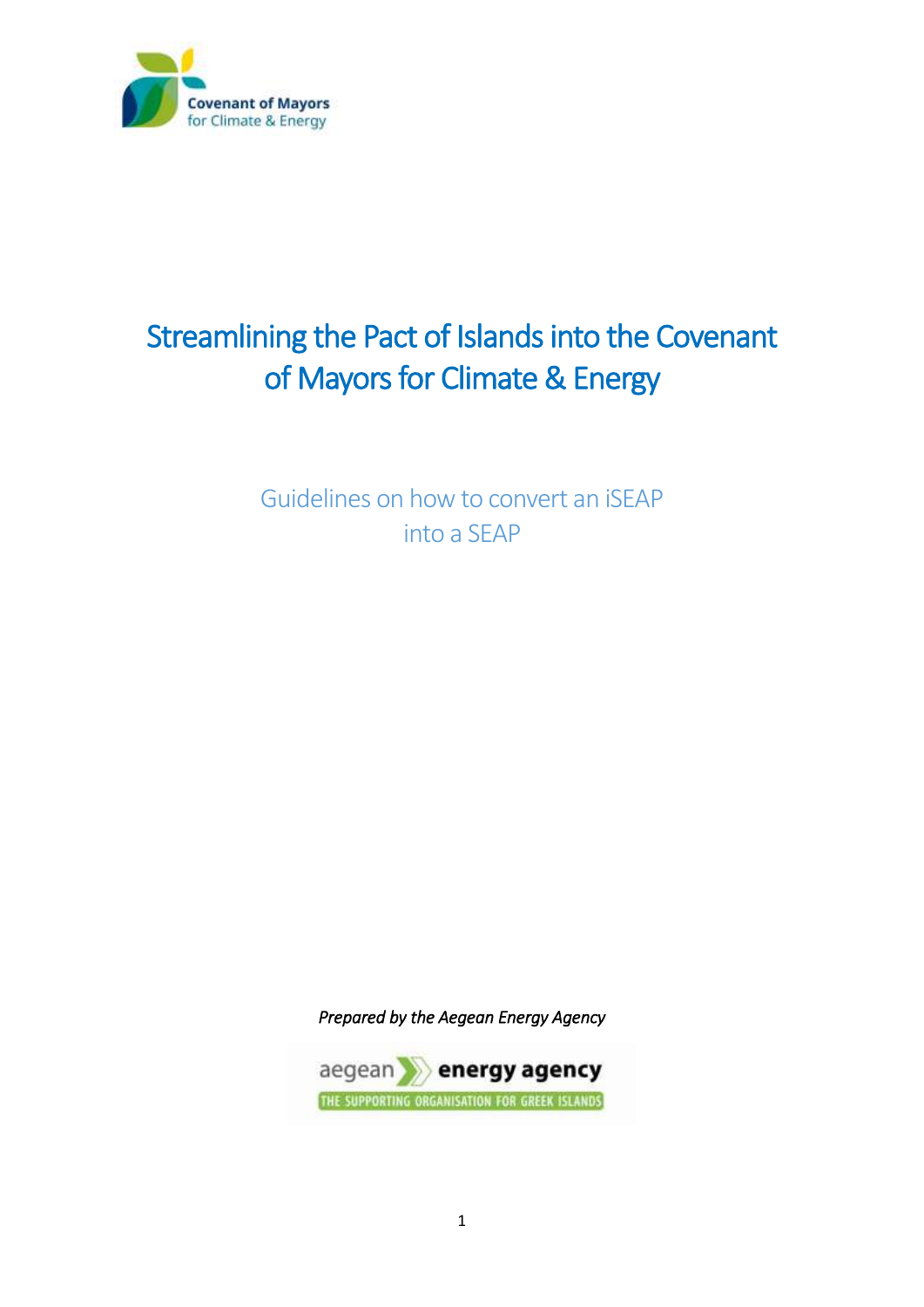

## Contents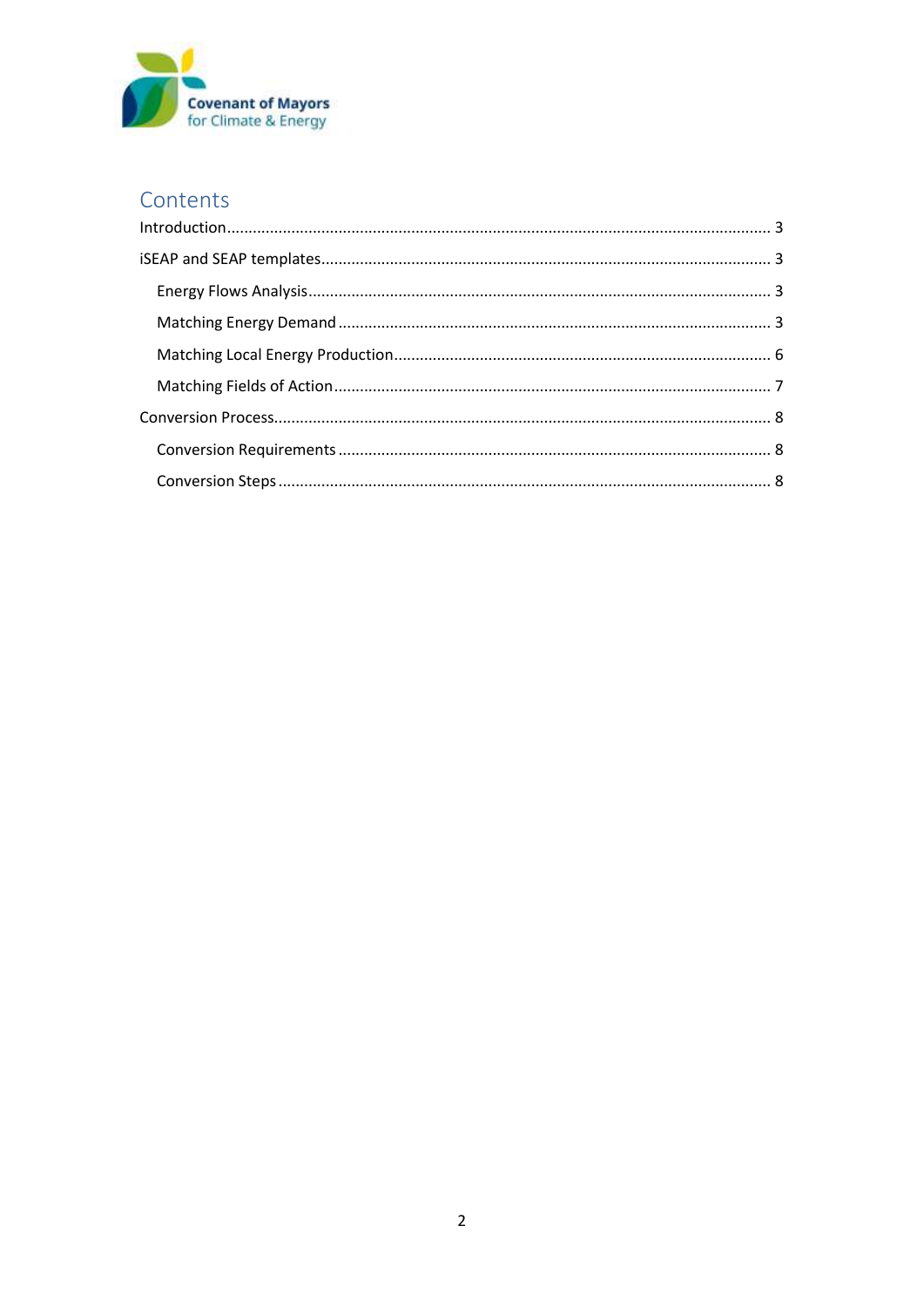

### <span id="page-2-0"></span>Introduction

The purpose of these guidelines is to describe the steps in order to transform a Pact of Islands (PoI) islands Sustainable Energy Action Plan (iSEAP) template into a Covenant of Mayors (CoM) Sustainable Energy Action Plan (SEAP) template. This is essential in order to enable the JRC to proceed with the evaluation of the iSEAP and for PoI signatories to be considered equivalent to CoM signatories.

For this purpose a special CoM SEAP template is developed, which can be found on the [CoM](http://www.eumayors.eu/Covenant-technical-materials.html)  [Online Library,](http://www.eumayors.eu/Covenant-technical-materials.html) including an incorporated converter which automatically transfers the information from the PoI iSEAP to the CoM SEAP template.

The following guidelines, after explaining the incompatibilities between the iSEAP and SEAP structure, explains step by step, the conversion process that each PoI signatory should follow.

## <span id="page-2-1"></span>iSEAP and SEAP templates

#### <span id="page-2-2"></span>Energy Flows Analysis

One of the main differences between the PoI and the CoM has to do with the calculation and reporting of energy flows. In the CoM SEAP template the final energy consumption and the local energy (electricity and heat/cold) production are reported. While, under the PoI the final energy demand (energy produced by the consumer) together with the secondary energy production (energy delivered to the consumer through networks) are summed up and transformed into primary energy demand to depict the overall energy consumed per energy carrier. The iSEAP primary energy demand values are not transferred to the SEAP template.

Furthermore, in the field of "Secondary Energy Production and Energy Fluxes" of the PoI iSEAP template, the energy values presented under the categories "Secondary Energy Conversion", "Energy Fluxes" and "Distribution Losses and self-consumption" are not taken into account while transforming the iSEAP to a SEAP.

#### <span id="page-2-3"></span>Matching Energy Demand

Another important difference between PoI and CoM has to do with the level of analysis of the Demand Sectors. In the PoI iSEAP template the mandatory demand sector fields are defined based on the economic activity of each sector. The mandatory fields are the ones related to the Residential, Primary, Secondary, Tertiary and Transports sector. Each sector is divided into subsectors for which the filling in of the respective energy flows is optional. In PoI an extensive list of 26 subsectors is defined following the NACE economic activity categorisation.

On the other hand, in the CoM SEAP template the mandatory fields are grouped under two main categories, the "Buildings, Equipment / Facilities and Industries" and the "Transport" one. Again, each main category is divided into subcategories resulting to 8 subcategories in total.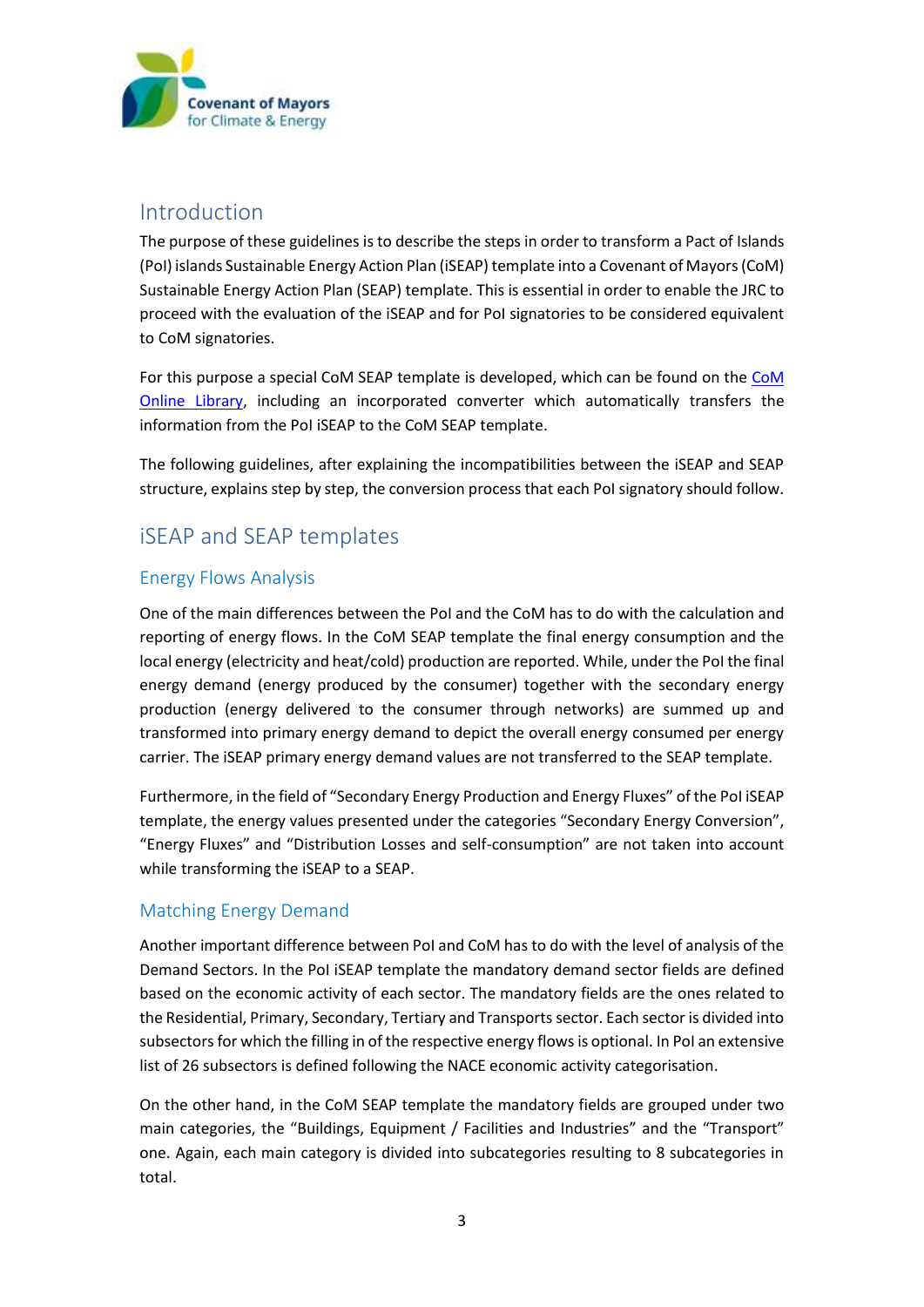

In order to ensure the accurate transferring of data from the iSEAP to the SEAP template, the different PoI energy demand and local energy production subsectors, and also the fields of action, are linked to specific CoM subsectors and fields of action. In several cases, more than one iSEAP subsectors is linked to one SEAP subsector; in those cases, the sum of the iSEAP subsectors make up the SEAP subsector.

However, for the "Transport" sector the fact that the iSEAP subsectors are defined based on the type of use while the SEAP ones on the type of ownership (municipal, public and private) poses the need, during transferring, to break down the energy amounts of each iSEAP subsector to more than one SEAP sector. For this reason, the converter while executing the conversion requests some real time data from the user. This will be further analysed in the Conversion Steps of the present guidelines.

The user should provide some additional information regarding the "*Passenger road transport (public transports, taxi, tourism, school buses, etc.)"* and *"Other fleet for public and private services"* fields of the ISEAP template. The data of these sectors correspond to the *"Municipal fleet", "Public transport"* and *"Private and commercial transport"* sectors in the CoM SEAP with a specific percentage provided by the user.

Specifically, the correspondence among the subsectors and the fields of action relating the two templates are presented in the following tables.

| <b>Energy Demand Subsectors</b>             |                                           |  |
|---------------------------------------------|-------------------------------------------|--|
| Pol iSEAP template                          | CoM SEAP template                         |  |
| <b>RESIDENTIAL</b>                          |                                           |  |
| Hot water                                   |                                           |  |
| Heating and cooling                         |                                           |  |
| Lighting                                    |                                           |  |
| Cooking                                     |                                           |  |
| Refrigerator and freezers                   | <b>Residential buildings</b>              |  |
| Laundry machines and dryers                 |                                           |  |
| Dish washing                                |                                           |  |
| TV sets                                     |                                           |  |
| Other electric appliances                   |                                           |  |
| <b>PRIMARY SECTOR</b>                       |                                           |  |
| Agriculture, forestry and fishing           | <b>Industries</b>                         |  |
| Mining and quarrying                        |                                           |  |
| <b>SECONDARY SECTOR</b>                     |                                           |  |
| Manufacturing                               | <b>Industries</b>                         |  |
| Water supply, sewerage, waste               | Municipal buildings, equipment/facilities |  |
| management and remediation activities       |                                           |  |
| Construction                                | Industries                                |  |
| <b>TERTARY SECTOR</b>                       |                                           |  |
| Wholesale and retail trade; repair of motor | Tertiary (non-municipal) buildings,       |  |
| vehicles and motorcycles                    | equipment/facilities                      |  |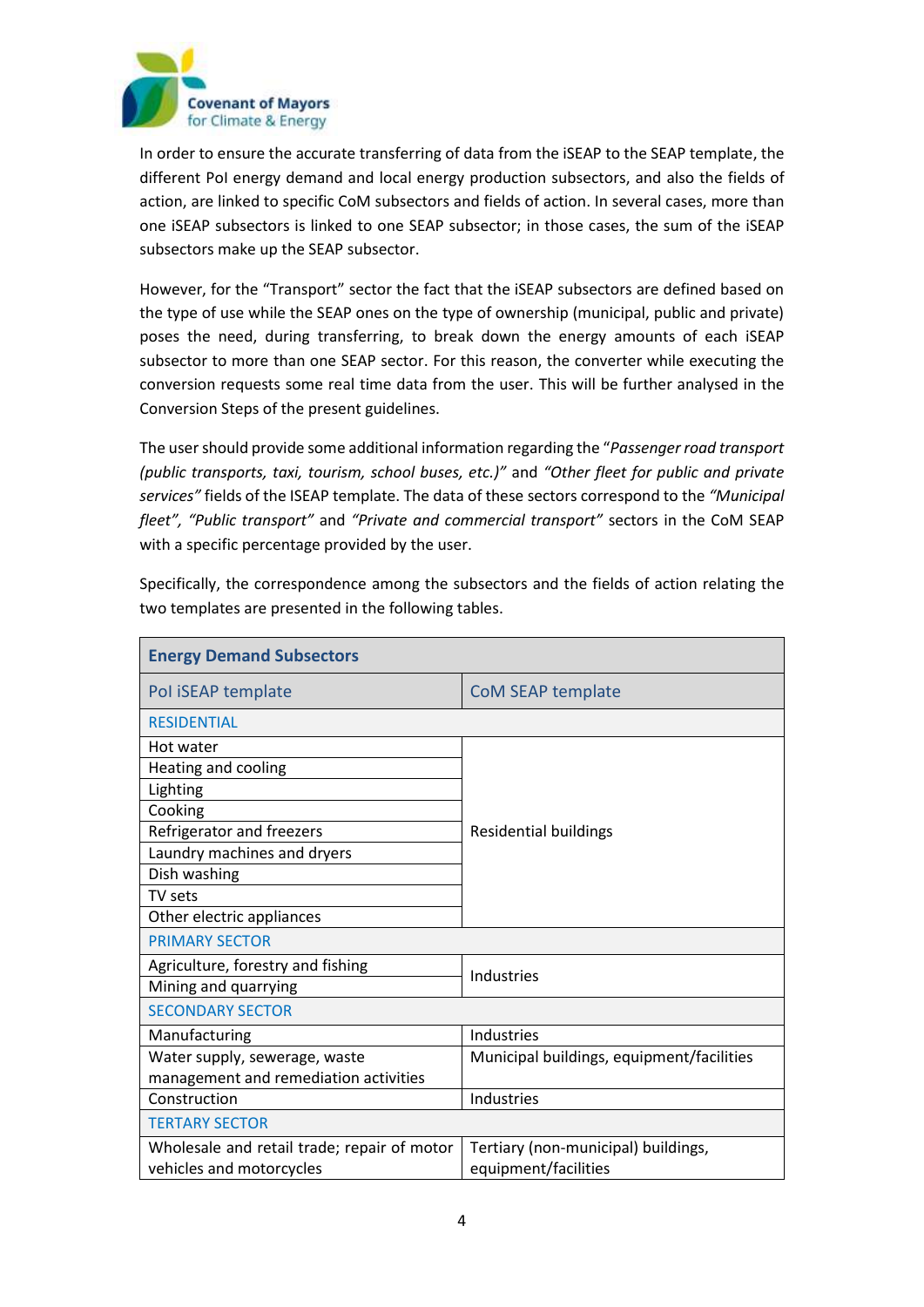

| Accommodation and food service activities                                          |                                           |  |
|------------------------------------------------------------------------------------|-------------------------------------------|--|
| General public administration and social                                           |                                           |  |
| security                                                                           |                                           |  |
| Defence, justice, police and fire                                                  | Municipal buildings, equipment/facilities |  |
| departments                                                                        |                                           |  |
| Education                                                                          |                                           |  |
| Human health and social work activities                                            |                                           |  |
| Other services                                                                     | Tertiary (non-municipal) buildings,       |  |
|                                                                                    | equipment/facilities                      |  |
| <b>Public lighting</b>                                                             | Municipal public lighting                 |  |
| <b>TRANSPORTS</b>                                                                  |                                           |  |
|                                                                                    | Municipal fleet                           |  |
| Passenger road transport (public transports,<br>taxi, tourism, school buses, etc.) | Public transport                          |  |
|                                                                                    | Private and commercial transport          |  |
| Freight transport by road and removal<br>services                                  | Private and commercial transport          |  |
|                                                                                    | Municipal fleet                           |  |
| Other fleet for public and private services                                        | Public transport                          |  |
|                                                                                    | Private and commercial transport          |  |
| Private transports                                                                 | Private and commercial transport          |  |

Another difference between Pact of Islands and Covenant of Mayors is the type of energy carriers included in the "Final Energy Demand/Consumption" tables in the Emission Inventory sheets. Taking into account the usual available fossil fuels and renewable energy sources on the islands under PoI, a selection of energy carriers has been made which slightly differs from the ones used under CoM. In the following table the correspondence between the PoI and CoM energy carriers is presented which also takes into account that the list of energy carriers under CoM cannot be customised.

| <b>Energy Demand Carriers</b> |                    |  |
|-------------------------------|--------------------|--|
| Pol iSEAP template            | CoM SEAP template  |  |
| Electricity from public grid  | Electricity        |  |
| Heat from district heating    |                    |  |
| Cold from district cooling    | Heat/cold          |  |
| Fueloil                       | Other fossil fuels |  |
| <b>Diesel</b>                 | Diesel             |  |
| Gasoline                      | Gasoline           |  |
| <b>LPG</b>                    | Liquid gas         |  |
| Natural gas                   | Natural gas        |  |
| Coal                          | Lignite            |  |
| Hydro                         | Plant oil          |  |
| Wind                          | Other biomass      |  |
| Solar                         | Solar thermal      |  |
| Geothermal                    | Geothermal         |  |
| Ocean                         |                    |  |
| <b>Biomass</b>                | <b>Biofuel</b>     |  |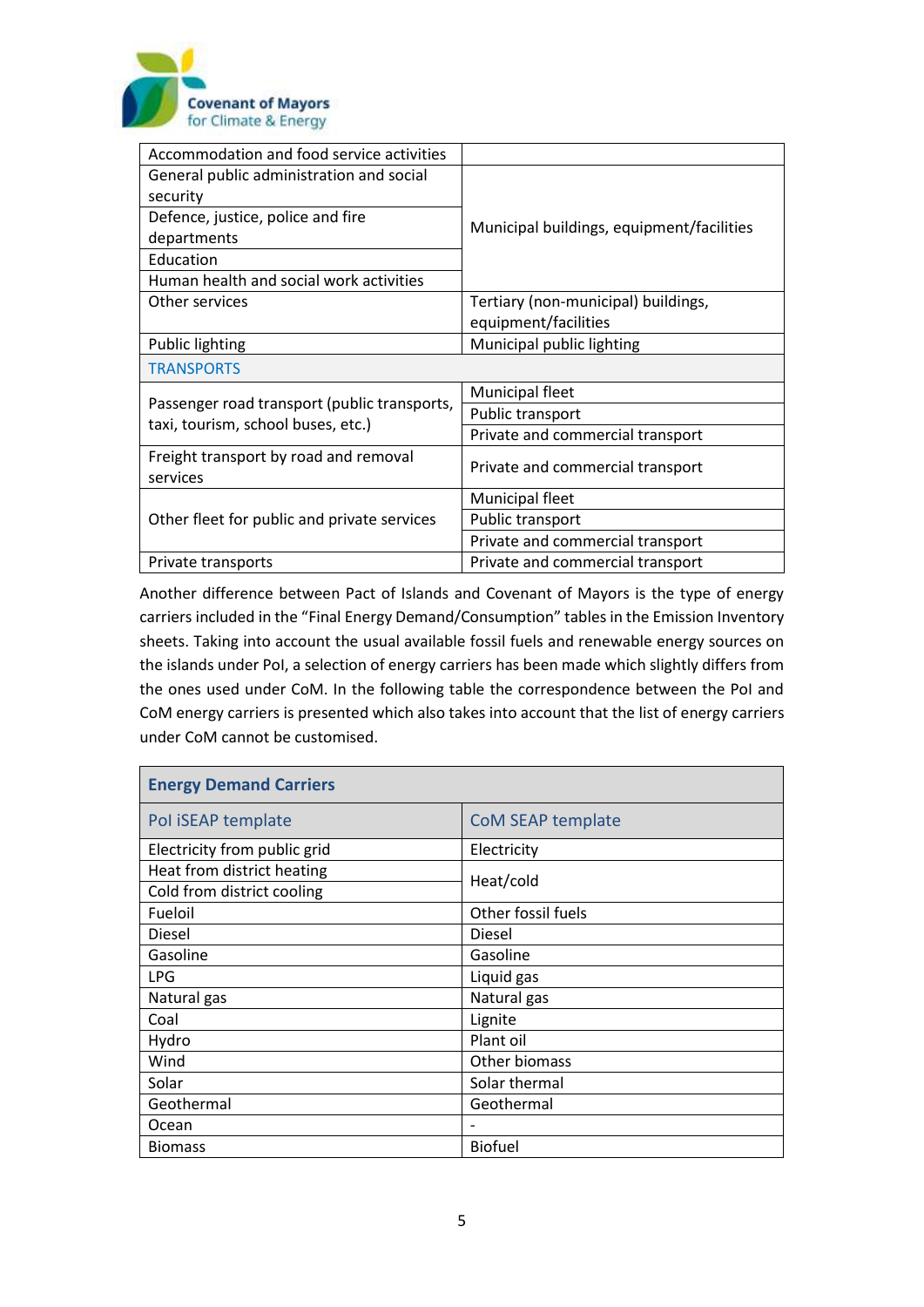

#### <span id="page-5-0"></span>Matching Local Energy Production

In general, the values of electricity, heat and cold production under "Secondary Energy Production and Energy Fluxes" are transferred to the respective available subsectors of the "Local Electricity Production" and "Local Heat/Cold Production" tables. The correspondence between subsectors and energy carriers are presented in the table below. When it comes to "Local generated electricity" from renewable energy carriers, in order to overcome the barrier posed by the fact that the SEAP template provides a smaller number of subsectors compared to the iSEAP, the converter inserts the values of the additional iSEAP subsectors under the subsector "Combined Heat and Power". Furthermore, it should be noted that the iSEAP template does not separate the non-renewable electricity production between thermal plants and CHPs. For this reason the converter while executing the conversion requests some real time data from the user in order to split the produced non-renewable electricity between those plants. This will be further analysed at the Conversion Steps of the present guidelines.

| <b>Local Energy Production</b>                                           |                                                                          |                                |                     |
|--------------------------------------------------------------------------|--------------------------------------------------------------------------|--------------------------------|---------------------|
| <b>SUBSECTORS MATCHING</b>                                               |                                                                          |                                |                     |
| Pol iSEAP template                                                       | CoM SECAP template                                                       | <b>ENERGY CARRIER MATCHING</b> |                     |
| <b>Secondary Energy</b><br><b>Production and</b><br><b>Energy Fluxes</b> | <b>Local Electricity Production</b><br><b>Local Heat/Cold Production</b> | <b>Pol carriers</b>            | <b>CoM</b> carriers |
|                                                                          |                                                                          | Natural gas                    | Natural gas         |
|                                                                          |                                                                          | <b>LPG</b>                     | Liquid gas          |
|                                                                          | Thermal power plant                                                      | Fueloil                        | Heating oil         |
|                                                                          | <b>Combined Heat and Power</b>                                           | <b>Diesel</b>                  | Lignite             |
|                                                                          |                                                                          | Coal                           | Coal                |
|                                                                          |                                                                          | Gasoline                       |                     |
|                                                                          | Wind power                                                               | Wind                           |                     |
| Electricity                                                              | Hydroelectric power                                                      | Hydro                          | Locally generated   |
|                                                                          | Photovoltaic                                                             | Solar                          | electricity         |
|                                                                          | <b>Combined Heat and Power</b>                                           | Geothermal                     | Steam               |
|                                                                          |                                                                          | Ocean                          | Other renewable     |
|                                                                          |                                                                          | <b>Biomass</b>                 | Other biomass       |
|                                                                          |                                                                          | Urban waste                    | Waste               |
|                                                                          |                                                                          | Output from                    | Other               |
|                                                                          |                                                                          | Storage                        |                     |
| Heat                                                                     |                                                                          | Natural gas                    | Natural gas         |
|                                                                          |                                                                          | <b>LPG</b>                     | Liquid gas          |
|                                                                          |                                                                          | Fueloil                        | Heating oil         |
|                                                                          |                                                                          | Diesel                         | Lignite             |
|                                                                          | District heating plant                                                   | Coal                           | Coal                |
|                                                                          | <b>Combined Heat and Power</b>                                           | Gasoline                       |                     |
|                                                                          |                                                                          | Geothermal                     | Other               |
|                                                                          |                                                                          | Ocean                          | Other renewable     |
|                                                                          |                                                                          | <b>Biomass</b>                 | Other biomass       |
|                                                                          |                                                                          | Urban waste                    | Waste               |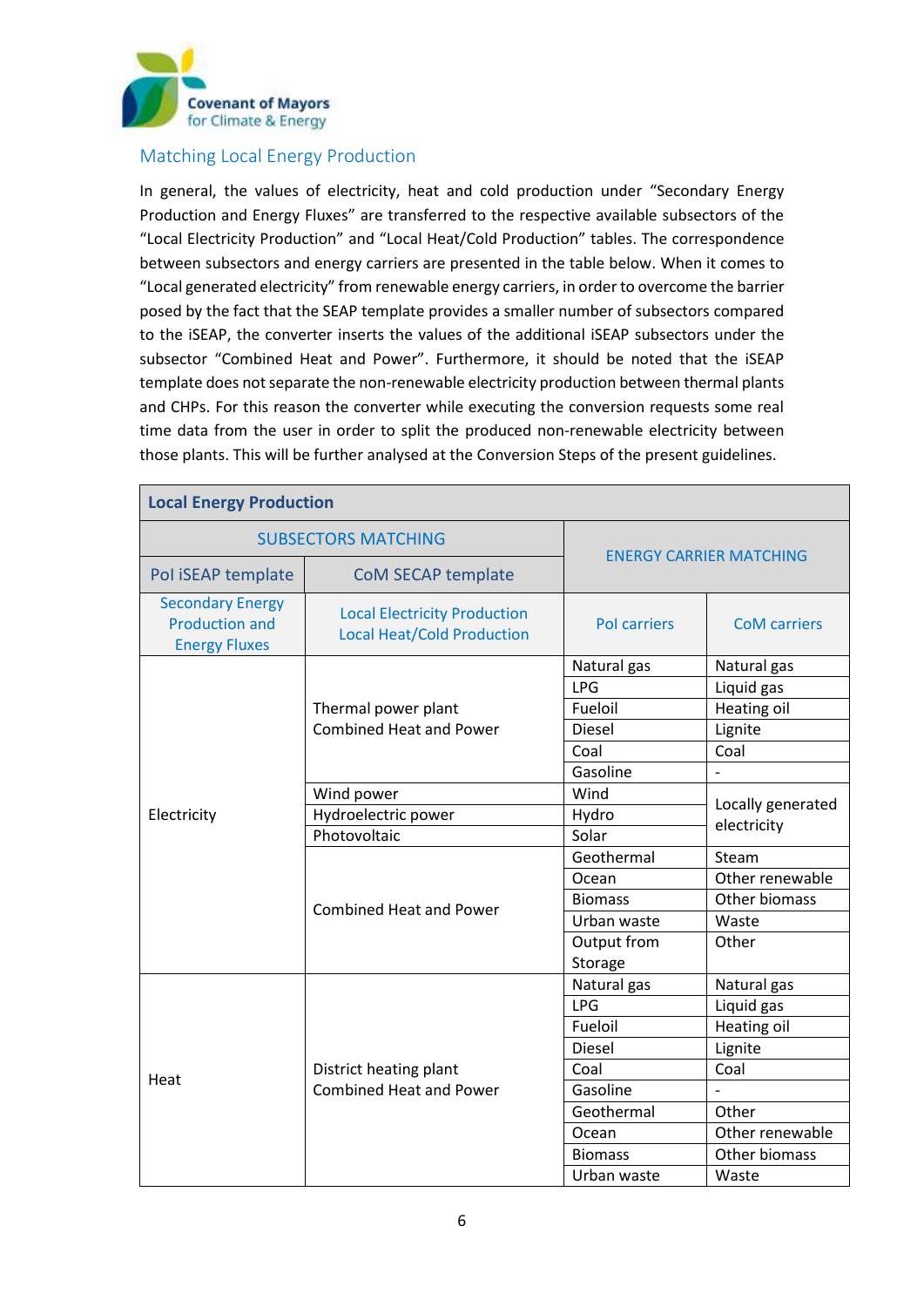

| Cold<br>District cooling plant |  | Natural gas    | Natural gas     |
|--------------------------------|--|----------------|-----------------|
|                                |  | <b>LPG</b>     | Liquid gas      |
|                                |  | Fueloil        | Heating oil     |
|                                |  | Diesel         | Lignite         |
|                                |  | Coal           | Coal            |
|                                |  | Gasoline       | ٠               |
|                                |  | Geothermal     | Other           |
|                                |  | Ocean          | Other renewable |
|                                |  | <b>Biomass</b> | Other biomass   |
|                                |  | Urban waste    | Waste           |

#### <span id="page-6-0"></span>Matching Fields of Action

While transferring data from the iSEAP to the SEAP template regarding planned sustainable energy actions, each iSEAP field matches to a corresponding SEAP one. For those fields related to energy demand and local energy production the correspondence of subsectors already presented in the "Matching Energy Demand" and "Matching Local Energy Production" sections applies for the respective fields of actions too.

For the additional fields of action (i.e. Land Use Planning, Public Procurement of Products and Services, Citizens and Stakeholders) the following correspondence is applied during the conversion. In the case where fields of action appear in the iSEAP and not in the SEAP then the converter automatically inserts the missing sector in the SEAP template as a new line at the end of the respective table.

| <b>Fields of Action</b>                     |                                                             |  |
|---------------------------------------------|-------------------------------------------------------------|--|
| Pol iSEAP template                          | CoM SEAP template                                           |  |
| <b>LAND USE PLANNING</b>                    |                                                             |  |
| Regional and local strategic planning       | Strategic urban planning                                    |  |
| Transports and mobility planning            | Transport / mobility planning                               |  |
| Energy infrastructures planning             |                                                             |  |
| Renewable energy land use planning          |                                                             |  |
| PUBLIC PROCUREMENT OF PRODUCTS AND SERVICES |                                                             |  |
| Energy efficiency requirements/standards    | Energy efficiency requirements/standards                    |  |
| Renewable energy requirements/standards     | Renewable energy requirements/standards                     |  |
| Overall actions                             |                                                             |  |
| <b>CITIZENS AND STAKEHOLDERS</b>            | <b>WORKING WITH THE CITIZENS AND</b><br><b>STAKEHOLDERS</b> |  |
| <b>Advisory services</b>                    | <b>Advisory services</b>                                    |  |
| Financial support and grants                | Financial support and grants                                |  |
| Awareness raising and networking            | Awareness raising and local networking                      |  |
| Training and education                      | Training and education                                      |  |
| Monitoring                                  |                                                             |  |
| Legislation                                 |                                                             |  |